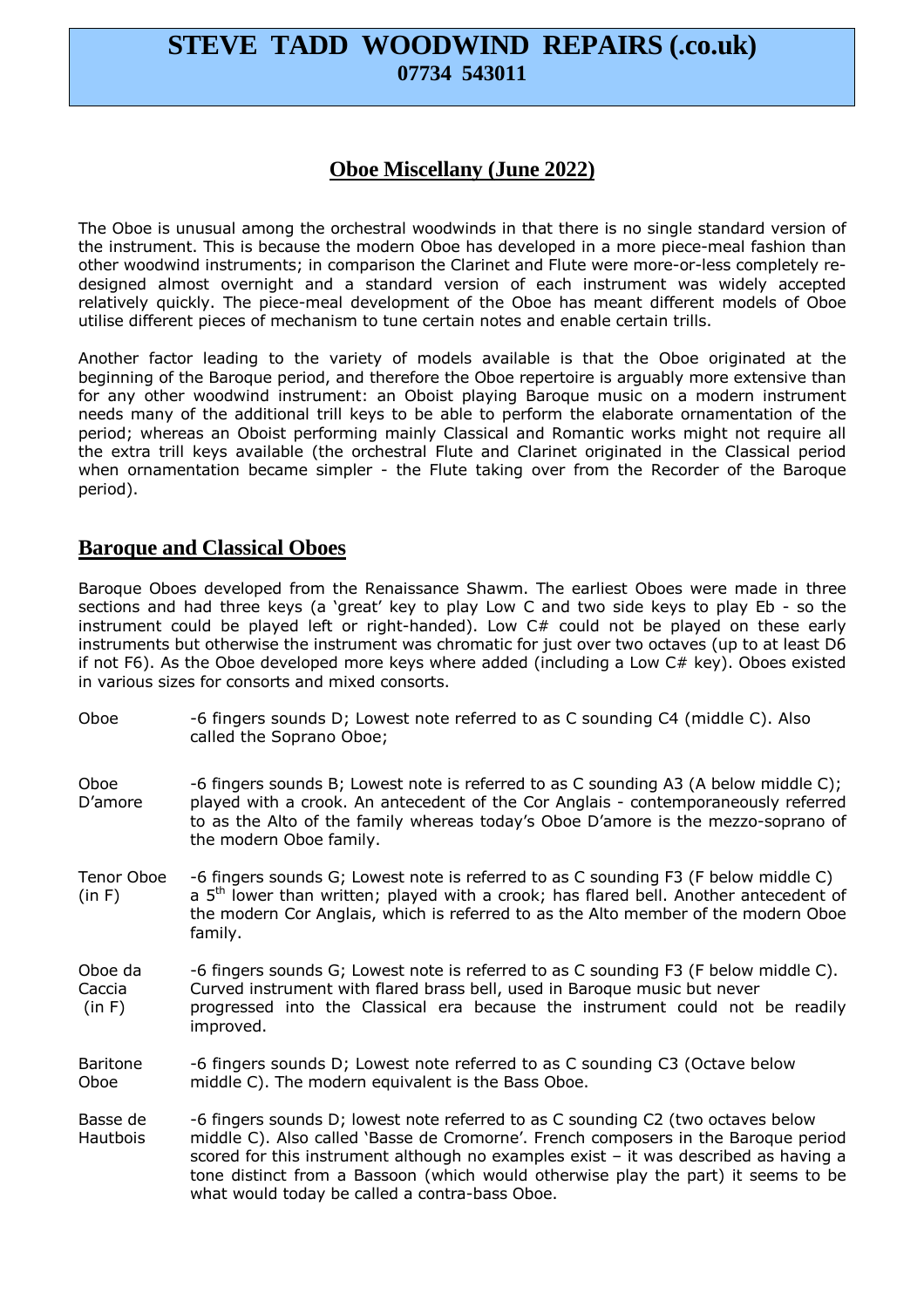### **Nineteenth century developments**

The Classical period Oboe developed in two separate directions in the nineteenth century. French makers narrowed the bore and thinned the walls of the instrument producing a distinctly different sound to that of the German instrument, whilst German makers developed a highly advanced key system. The **Viennese Oboe** came about as a combination of the French bore and German key mechanism and this is still used today.

Historical examples of the many different developments in Oboe design can still be found including various complex German 'simple system' Oboes and the first four systems that the **Triebert** family developed; some of the Triebert systems were developed in conjunction with Apollon Barret (who invented the speaker key and the side Bb/C key among other keys) and so some models of Oboe are described as 'Barret system' although there does not seem to be a particular archetypal **Barret system Oboe** (Triebert system 4 has a Barret action key to play C and Bb; in system 5 this key is now only a trill key to trill C and Bb).

Boehm's flute innovations influenced the development of the Triebert Oboe systems but crucially the Triebert system Oboes did not relocate the tone-holes as Boehm had done on the flute. True **Boehm system Oboes** also exist and although these were popular with military bands in Europe from the 1850s onwards they were considered too bright and loud for classical music and ultimately fell out of favour as military bands decreased in number and their woodwind sections became dominated by Saxophones and Clarinets.

'**Sax Oboes**' appeared in the US in 1929 in an attempt to cash in on the Saxophone craze. The French (Triebert) style Oboe was fitted with a mechanism that had the styling of Saxophone keywork and enabled Sax players to use Sax fingering on the Oboe and therefore easily double on the Oboe; but these 'Sax Oboes' were a failure partly due to the difference in embouchure and partly due to the arrival of the Economic Depression.

The **'Heckelphone**' was invented by the Heckel family and debuted in 1904 after an initial idea by Richard Wagner in 1889 who wanted a stronger Oboe like sound for the middle register of a large orchestral sound (presumably feeling this was not achieved sufficiently by the Bass Oboe). The Heckelphone is a double reed instrument and is a member of the Oboe family but each size of Heckelphone has a wider bore than the corresponding size of Oboe (e.g the bore of the Bass Oboe is twice the cross-sectional area of the Soprano Oboe, whereas the bore of the [Bass] Heckelphone is twice the diameter of the Soprano bore diameter – resulting in an even larger cross-sectional area). The standard Heckelphone is too powerful for a chamber ensemble unless fitted with an alternative 'muting' bell. Although originally conceived as solely a Bass instrument smaller sizes were made (see below) but only the original Bass size achieved any sort of success and even this is rarely heard today.

#### **The modern Oboe**

Excepting Austria, where the Viennese Oboe is still played, the two common current systems of Oboe found worldwide are based on the two final French models originated by Triebert in the Nineteenth century. The first of these is the Thumb-plate system (Triebert system 5) which is common in Britain and other Commonwealth countries; and the second of these is the Conservatoire system (Triebert system 6) which is common in mainland Europe. There is not a standard version of either of these Triebert system Oboes; generally the more expensive the instrument the more keys it has!

**Thumb-plate system:** the thumb-plate is normally kept depressed. The thumb is removed to sound Bb when A is fingered and to sound C when B is fingered. There is also the Barret side key operated by RH finger 1, which acts as a trill for A/Bb and B/C when the thumb-plate is kept depressed. The simplest suitable covering system for thumb-plate Oboes is: I perforated plate, II ring, III uncovered, IV ring (with bridge arm for articulated G#), V ring (linked to F vent), VI ring. Preferably hole V has a perforated plate to correct top D (3rd register) and sometimes hole IV has a plain plate. A plateau (or covered) thumb-plate model has plates substituted for the rings (with hole V having a perforated plate) to make it easier to play. Professional or dual system oboes may have rings, plates, perforated plates or a combination, copying parts of the 'Gillet' system (a refinement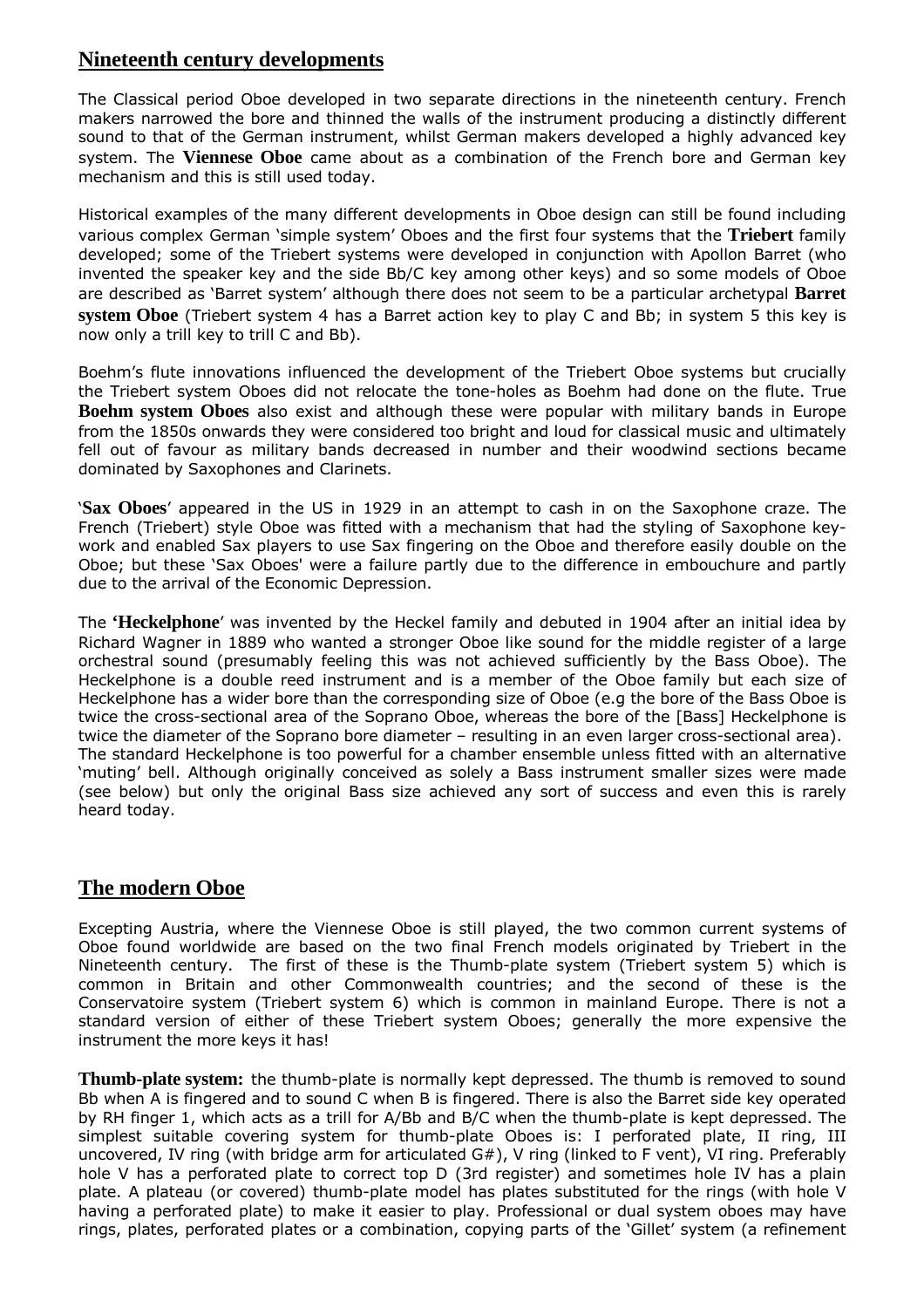of the Triebert system in which finger holes I to V are covered by plates or perforated plates and finger VI has a double ring key).

**Conservatoire system:** on the Conservatoire system the mechanism for sounding Bb and C is via tone hole IV; this is covered by RH finger 1 to sound Bb when A is fingered, and C, when B is fingered. The Barret side key is unnecessary. The F vent is normally closed and opens only for cross-fingered F. Older style Conservatoire Oboes have perforated plates for holes I and V (and sometimes a plain plate for hole IV) and rings for the other holes, whereas modern conservatoire Oboes usually have plain plates instead rings. Professional Conservatoire and dual system oboes may have a full Gillet system of plates or only parts of the system (The full Gillet system has perforated plates for holes I, II, III, V and VI, and a plain plate for hole IV to match, hole VI has a double ring sometimes referred to as a split D, there is also some additional mechanism).

**Dual system:** the two systems are sometimes combined. British manufacturers often make thumbplate models with additional Conservatoire mechanism (sometimes by adapting the Barret side key to correspond with the finger IV key). Foreign manufacturers sometimes make Conservatoire models with an additional thumb-plate (but no Barret side key as this is not necessary). Also some Oboes have been adapted by repairers in various ways.

#### **The modern Oboe family**

Only the soprano Oboe and the Cor Anglais are now found commonly but the whole modern family is shown below.

| Piccolo<br>Heckelphone<br>(in F) | -6 fingers sounds G; lowest note referred to as B (sounding E4). Only a few made;<br>intended for the large late Romantic orchestras, more powerful sounding than the<br>Piccolo Oboe                                                                                                                                                                                                                                                                                                                          |
|----------------------------------|----------------------------------------------------------------------------------------------------------------------------------------------------------------------------------------------------------------------------------------------------------------------------------------------------------------------------------------------------------------------------------------------------------------------------------------------------------------------------------------------------------------|
| Piccolo<br>Oboe<br>(in F)        | -6 fingers sounds G; lowest note referred to as Bb (sounding Eb4 above middle C).<br>referred to as the 'Oboe Musette'. Loree and Marigaux both make this instrument; it<br>has been used in contemporary music and film scores                                                                                                                                                                                                                                                                                |
| Piccolo<br>(in Eb)               | -6 fingers sounds F; lowest note referred to as B (sounding D4). Commissioned by<br>Heckelphone Richard Strauss for his work 'Eine Alpensinfonie' but not used. Also called the<br>'Terz- Heckelphone'                                                                                                                                                                                                                                                                                                         |
| Piccolo<br>Oboe<br>(in Eb)       | -6 fingers sounds F; lowest note referred to as Bb (sounding Db4 above middle C).<br>Also referred to as the 'Oboe Musette'. Made by Patricola; it has been used in<br>contemporary music and film scores.                                                                                                                                                                                                                                                                                                     |
| Oboe                             | -6 fingers sounds D; lowest note referred to as Bb (sounding Bb3 below middle C).<br>Also called the soprano Oboe                                                                                                                                                                                                                                                                                                                                                                                              |
| Oboe<br>D'amore<br>(in A)        | -6 fingers sounds B; lowest note is referred to as B sounding (G#3 below middle<br>C) Thumb-plate, Conservatoire, or dual action but traditionally no bottom Bb key;<br>played with a crook. Referred to as the mezzo-soprano of the modern Oboe family.                                                                                                                                                                                                                                                       |
| Cor Anglais<br>(in F)            | -6 fingers sounds G; usual lowest note is referred to as B (sounding E3 below<br>middle C) sounds a 5 <sup>th</sup> lower than written; Thumb-plate, Conservatoire, or dual<br>action; traditionally no bottom Bb key but sometimes available; played with a crook.<br>Referred to as the alto member of the modern Oboe family.                                                                                                                                                                               |
| <b>Bass Oboe</b><br>(in C)       | -6 fingers sounds D; usual lowest note is referred to as B (sounding B2 an octave<br>below the soprano Oboe) some instruments available with extension to Bb. Written in<br>treble clef therefore sounds octave lower than written. Has been made with upturned<br>bell but usually straight or Bulbous. Played with crook like a Bassoon. Loree's<br>redesigned bass Oboe was called a 'Baryton Hautbois' by Loree but composers<br>referred to it as a bass Oboe, or sometimes a tenor Oboe (Aulos Quartet). |
| Heckelphone<br>(in C)            | -6 fingers sounds D; lowest note is referred to as A (sounding A2) via a thumb key<br>for the right hand. Used by Wagner, Strauss etc. Some early composers for the<br>instrument incorrectly refer to the Heckelphone as the bass Oboe. A modification of<br>the instrument where 4 extra low keys are added to reach F2 so the instrument can                                                                                                                                                                |